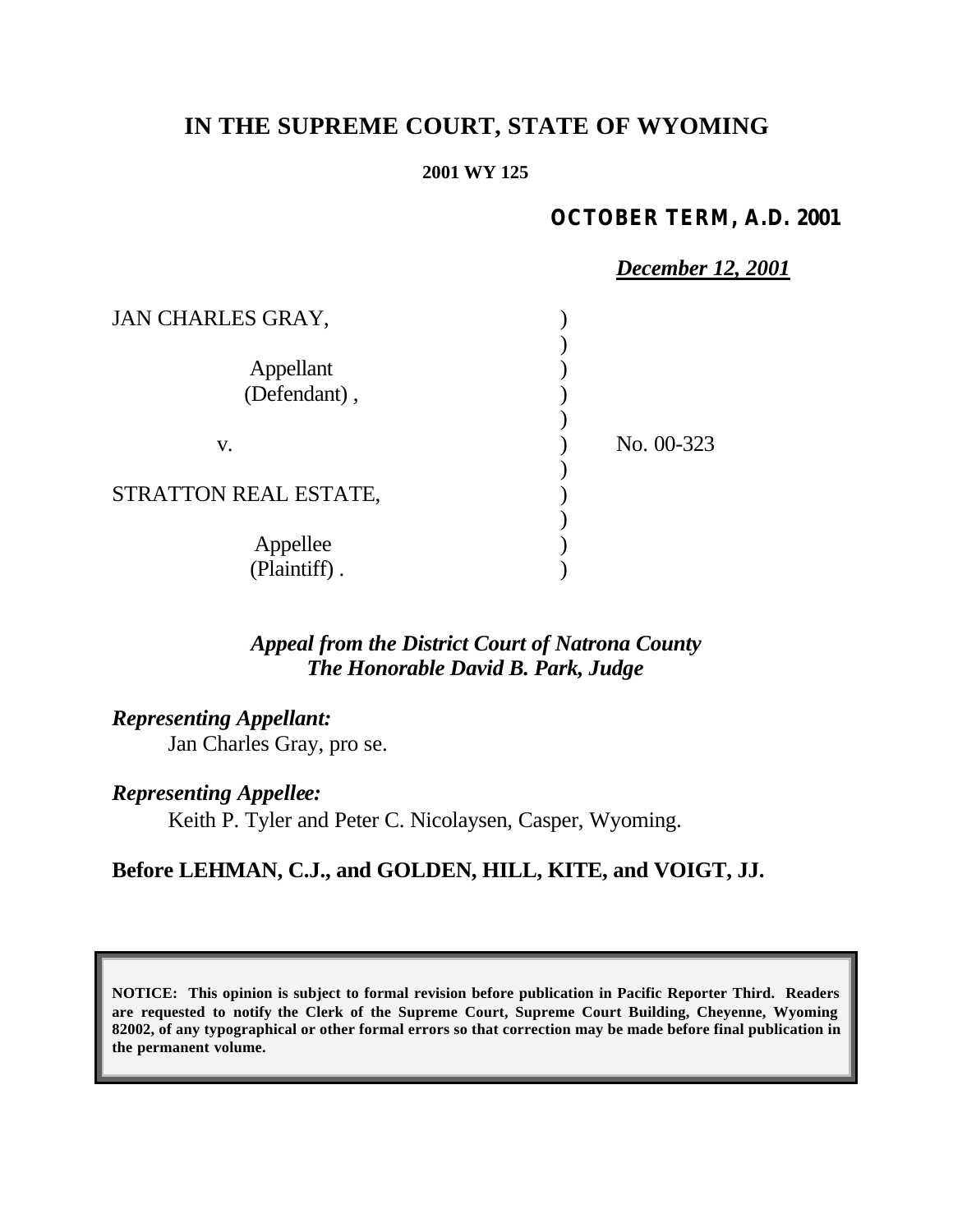**GOLDEN**, Justice.

[¶1] Jan Charles Gray appeals from a judgment entered against him on a lease contract. Finding Gray's argument on appeal to be without merit, we affirm the judgment of the district court and, finding no just cause for this appeal, award sanctions against Gray.

#### **ISSUE**

[¶2] Appellant frames the issue as:

Whether a real estate listing agreement without a "definite expiration date," as required by Wyoming Statute § 33-28-111 is enforceable.

Appellee rephrases the issue slightly:

Whether the written contract between the parties is illegal by operation of Wyoming Statute § 33-28-111 (1999), thereby rendering the contract void in its entirety.

#### **FACTS**

[¶3] Gray and Stratton Real Estate (Stratton) entered into an "Exclusive Leasing and Commission Agreement" (Agreement) in May 1999. Under the terms of the Agreement, Gray, as the owner of certain office space, agreed to pay Stratton a commission of ten thousand dollars in exchange for Stratton negotiating a lease for the office space on his behalf. The proposed tenant with whom Stratton was to pursue negotiations was delineated in the Agreement. Gray agreed to pay Stratton five thousand dollars upon consummation of the lease, and the remaining five thousand dollars on September 1, 1999.

[¶4] Stratton successfully negotiated the lease, and the lease agreement was signed. Gray refused to pay any portion of the commission. Stratton brought suit against Gray for breach of contract. After a trial, judgment was entered against Gray in the amount of ten thousand dollars plus interest and costs. Gray filed a timely notice of appeal. Stratton claims that there is no reasonable cause for this appeal and requests this Court impose sanctions on Gray pursuant to W.R.A.P. 10.05.

#### **STANDARD OF REVIEW**

[¶5] Gray presents a pure question of law for our review, requiring an interpretation of Wyo. Stat. Ann. § 33-28-111(a)(xx). "Statutory interpretation is a question of law, so our standard of review is *de novo*." *May v. May*, 945 P.2d 1189, 1191 (Wyo. 1997).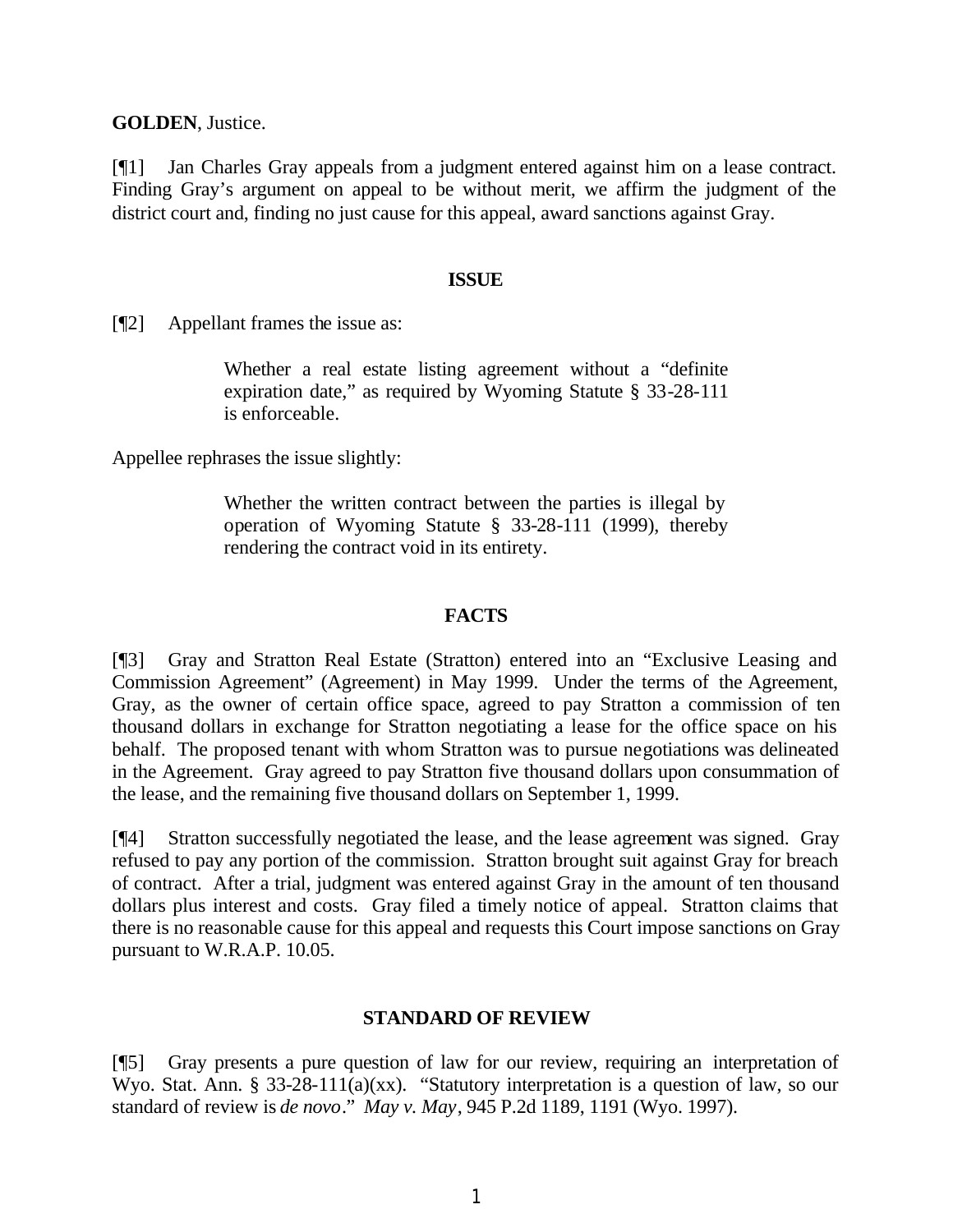Our rules of statutory interpretation are well established. We decide initially whether the statute is clear or ambiguous. *Lyles v. State ex rel. Division of Workers' Compensation*, 957 P.2d 843, 845 (Wyo. 1998). This Court makes that determination as a matter of law. *Allied-Signal, Inc. v. Wyoming State Board of Equalization*, 813 P.2d 214, 220 (Wyo. 1991); *see also Parker Land and Cattle Company v. Wyoming Game and Fish Commission*, 845 P.2d 1040, 1043 (Wyo. 1993). If we determine that a statute is clear and unambiguous, we give effect to the plain language of the statute.

*Wyoming Dept. of Transp. v. Haglund*, 982 P.2d 699, 701 (Wyo. 1999). "[W]e refuse to enlarge, stretch, expand, or extend a statute to matters which do not fall within its express provisions." *Bowen v. State, Wyoming Real Estate Comm'n*, 900 P.2d 1140, 1143 (Wyo. 1995).

#### **DISCUSSION**

[¶6] Gray argues that the Agreement is not enforceable because it violates Wyo. Stat. Ann. § 33-28-111(a)(xx). Title 33, chapter 28, article 1 contains general licensing provisions for real estate brokers and salesmen. Section 111(a)(xx) is entitled "[c]ensure of licensee and suspension or revocation of license; grounds," and specifically provides:

> (a) The commission shall upon a written sworn complaint or may upon its own motion investigate the actions of any broker, associate broker or salesman and may censure the licensee, suspend or revoke any license issued under this act . . . for any of the following:

> > \* \* \* \*

(xx) Failing to obtain written listing agreements identifying the property and containing all terms and conditions under which the property is to be sold including the price, the commission to be paid, the signatures of all parties concerned and a definite expiration date.

Wyo. Stat. Ann. § 33-28-111(a)(xx) (LexisNexis 2001). We fail to discern how this statute applies to the facts of this case. This statute is a licensing regulatory statute that, by its terms, applies only to listing agreements for the sale of property. It does not apply to lease agreements.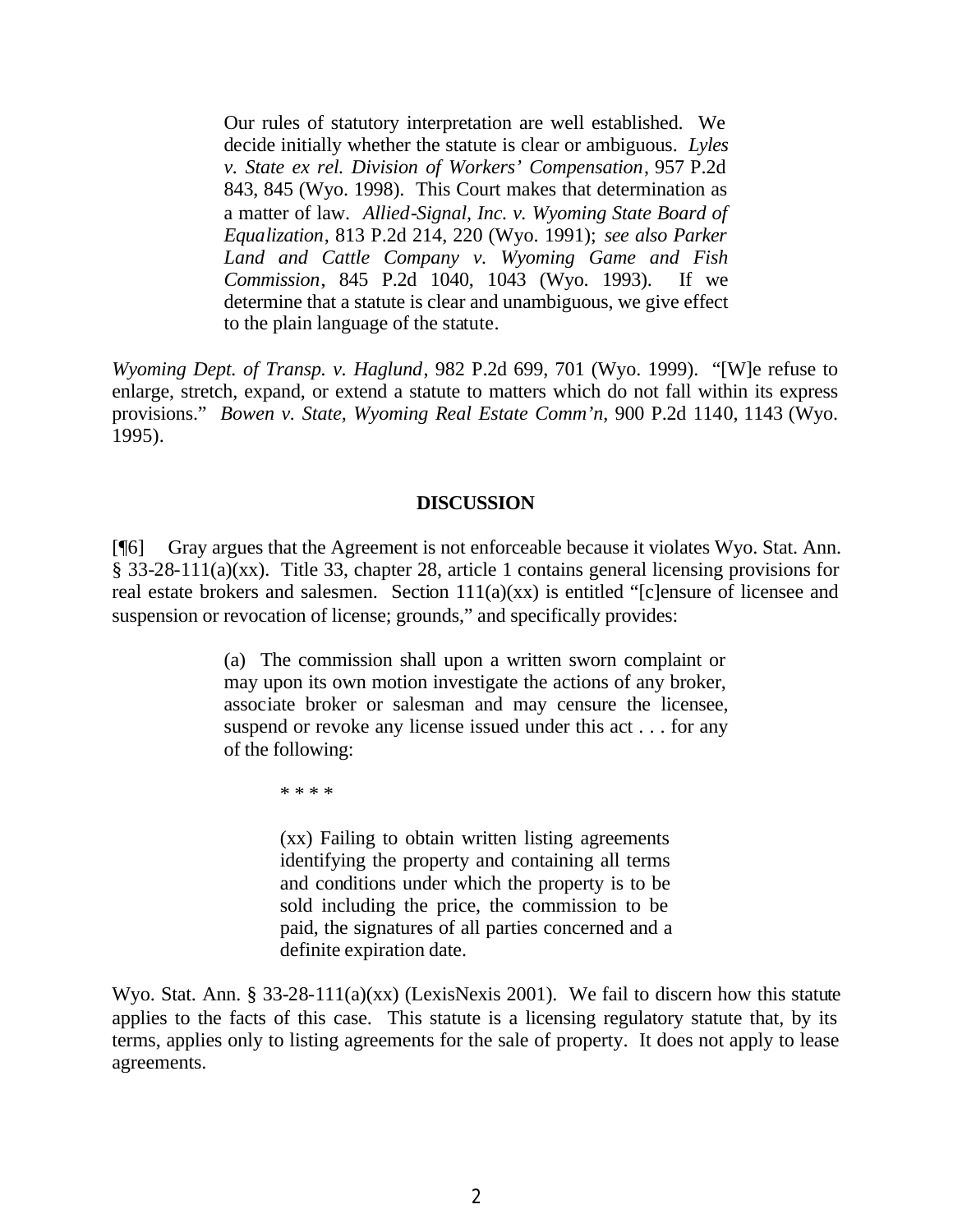[¶7] In a brief totally lacking in pertinent authority and woefully sparse of cogent argument, Gray argues that the Agreement does not contain a "definite expiration date" and is therefore unenforceable because it violates the statute. We fail to discern any merit in this argument. Obviously, a lease agreement cannot violate a statute intended to regulate a broker's conduct regarding the sale of real property.

[¶8] Gray also seems to argue that the statute reflects a strong public policy that all written listing agreements (presumably including lease agreements) include a definite expiration date. He contends that the absence of such a definite expiration date makes the listing agreement unenforceable as against public policy. Gray reads far too much into § 33-28-  $111(a)(xx)$ . The statute simply does not apply to lease agreements in any sense.

[¶9] Even if the statute did apply to establish public policy for lease agreements, Gray takes the public policy argument too far. While Gray professes to have found no pertinent authority, this Court has previously had occasion to interpret  $\S$  33-28-111(a)(xx). In *Wyoming Realty Co. v. Cook*, 872 P.2d 551 (Wyo. 1994), this Court specifically spoke to the purpose of § 33-28-111(a)(xx). In *Cook,* a licensed real estate broker concluded a sale of certain real property under an oral agreement with the owner of the property. The owner then tried to invoke § 33-28-111(a)(xx) to avoid payment of any commission to the broker, stating that any oral agreement was unenforceable under the statute.

[ $[10]$ ] This Court refused to interpret § 33-28-111(a)(xx) in such a way that it would defeat the payment of an earned commission of a broker. We determined that  $\S 33-28-111(a)(xx)$ was a regulatory statute and that this "regulatory statute adopted in Wyoming, taken together with the regulations of the Commission, appear, at best, to evidence a legislative intent to structure a special statute of frauds." *Cook* at 553. Because the statute of frauds can be satisfied by full performance of one of the parties, the lack of a written listing agreement would not bar the enforcement of the oral agreement:

> We reverse the holding of the district court that, as a matter of public policy in Wyoming, a written listing agreement is a prerequisite to recovery of a real estate sales commission, if the contract has been performed by the broker. The broker's right to the commission should not be defeated under these circumstances when it is clear that the broker is the procuring cause for the sale of the property.

*Id.* at 554. We clearly stated in *Cook* that public policy does not favor the forfeiture of contract rights. It should not need to be restated that:

> "[c]ourts do not like to aid litigants in avoiding their contractual obligations by joining in their games of hide-and-seek behind statutory technicalities–especially is this so where the other party has performed and the party looking to avoid the contract